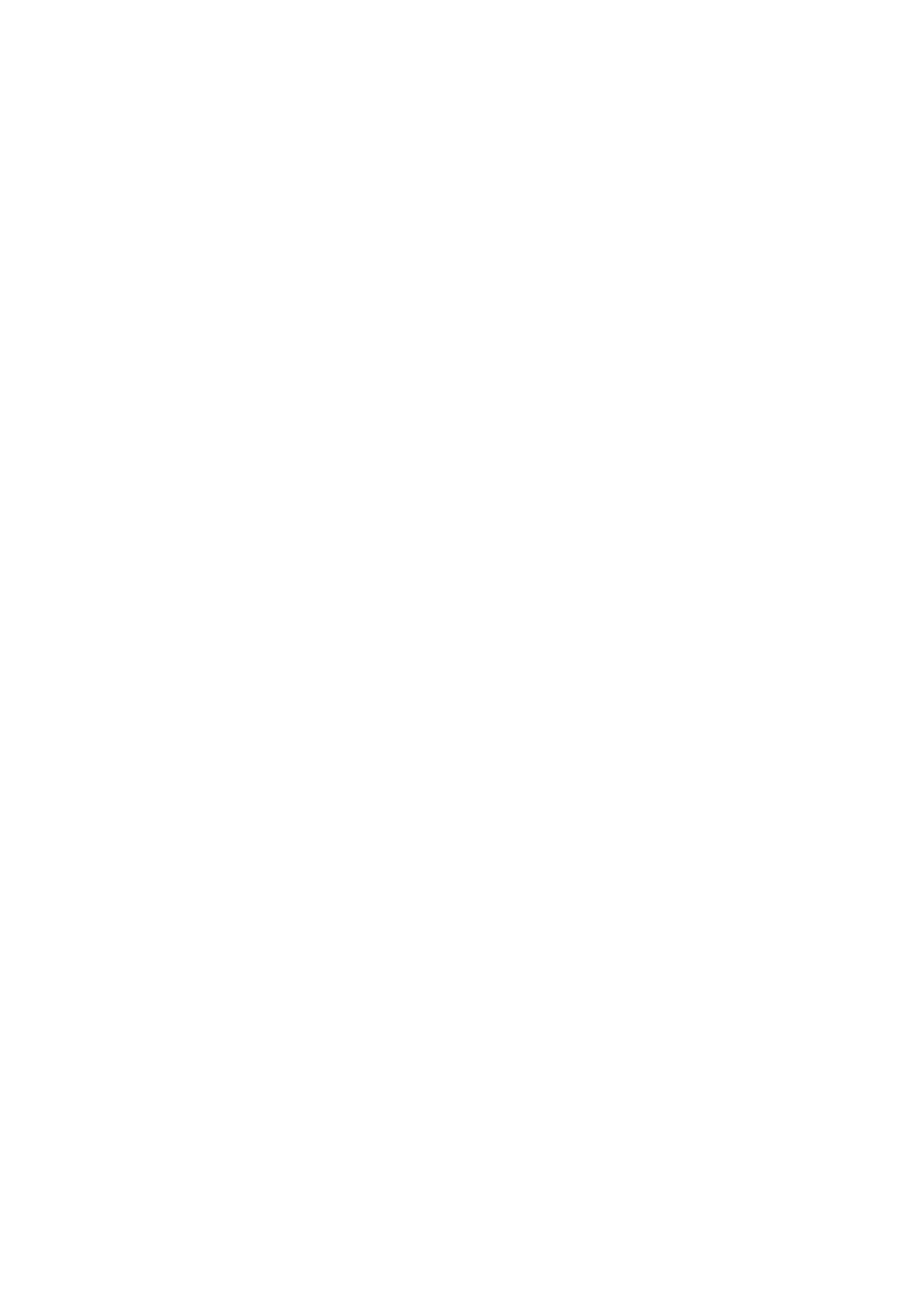

**Queensland** 

# **Appropriation Bill 2013**

### **Contents**

|                |                                                                                                          | Page           |
|----------------|----------------------------------------------------------------------------------------------------------|----------------|
| $\mathbf{1}$   | Short title $\ldots \ldots \ldots \ldots \ldots \ldots \ldots \ldots \ldots \ldots \ldots \ldots \ldots$ | $\overline{4}$ |
| 2              |                                                                                                          | $\overline{4}$ |
| 3              |                                                                                                          | $\overline{4}$ |
| $\overline{4}$ |                                                                                                          | $\overline{A}$ |
| Schedule 1     | <b>Appropriation summary for 2013–2014</b>                                                               | - 5            |
| Schedule 2     |                                                                                                          |                |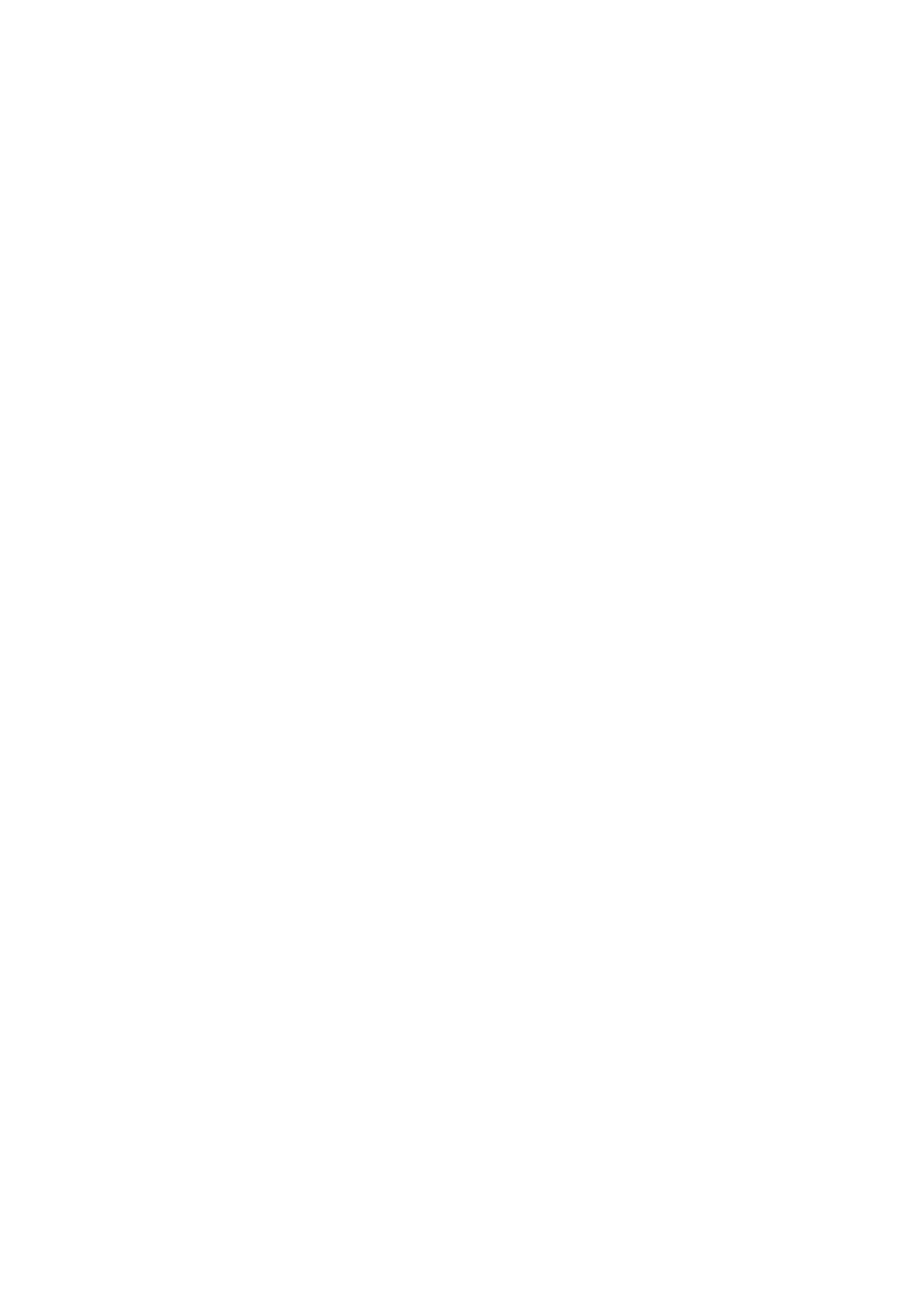# **2013**

# **A Bill**

for

**An Act authorising the Treasurer to pay amounts from the consolidated fund for departments for the financial years starting 1 July 2013 and 1 July 2014**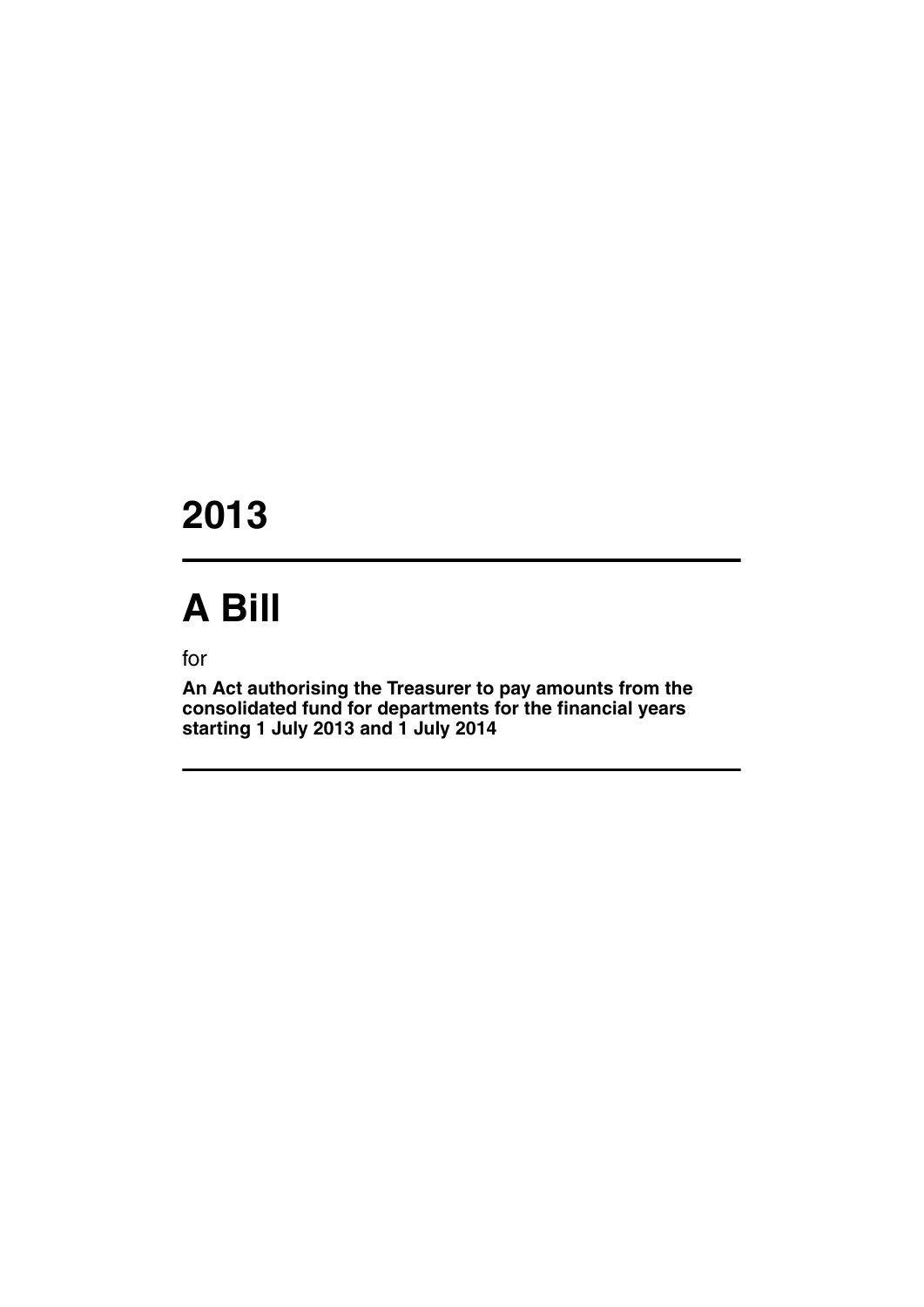**The Parliament of Queensland enacts—**

## [s 1]

<span id="page-5-3"></span><span id="page-5-2"></span><span id="page-5-1"></span><span id="page-5-0"></span>

|     | <b>Short title</b>                                                                                                                                                                                                                                                    |
|-----|-----------------------------------------------------------------------------------------------------------------------------------------------------------------------------------------------------------------------------------------------------------------------|
|     | This Act may be cited as the <i>Appropriation Act 2013</i> .                                                                                                                                                                                                          |
|     | Note—                                                                                                                                                                                                                                                                 |
|     | Under the Financial Accountability Act 2009, section 5, words used in<br>this Act that are defined under the Financial Accountability Act 2009<br>have the same meaning the words have in that Act, subject to a contrary<br>intention in this Act.                   |
|     | <b>Appropriation for 2013-2014</b>                                                                                                                                                                                                                                    |
| (1) | The Treasurer is authorised to pay \$47 369 432 000 from the<br>consolidated fund for departments as itemised in schedule 1<br>for the financial year starting 1 July 2013.                                                                                           |
| (2) | For each department, the vote amount mentioned for the<br>department in schedule 2 is appropriated for the financial year<br>for the department for application to its departmental services,<br>equity adjustment and administered items as stated in<br>schedule 2. |
| (3) | The amount mentioned in subsection (1) includes the amount<br>already authorised by the <i>Appropriation Act 2012</i> , section 3,<br>to be paid for the financial year starting 1 July 2013.                                                                         |
|     | <b>Supply for 2014-2015</b>                                                                                                                                                                                                                                           |
|     | The Treasurer is authorised to pay \$23 684 716 000 from the<br>consolidated fund for departments for the financial year<br>starting 1 July 2014.                                                                                                                     |
|     | <b>Repeals</b>                                                                                                                                                                                                                                                        |
|     | The following Acts are repealed—                                                                                                                                                                                                                                      |
|     | Appropriation Act 2010, No. 28                                                                                                                                                                                                                                        |
|     | Appropriation Act 2011, No. 23.                                                                                                                                                                                                                                       |
|     |                                                                                                                                                                                                                                                                       |

1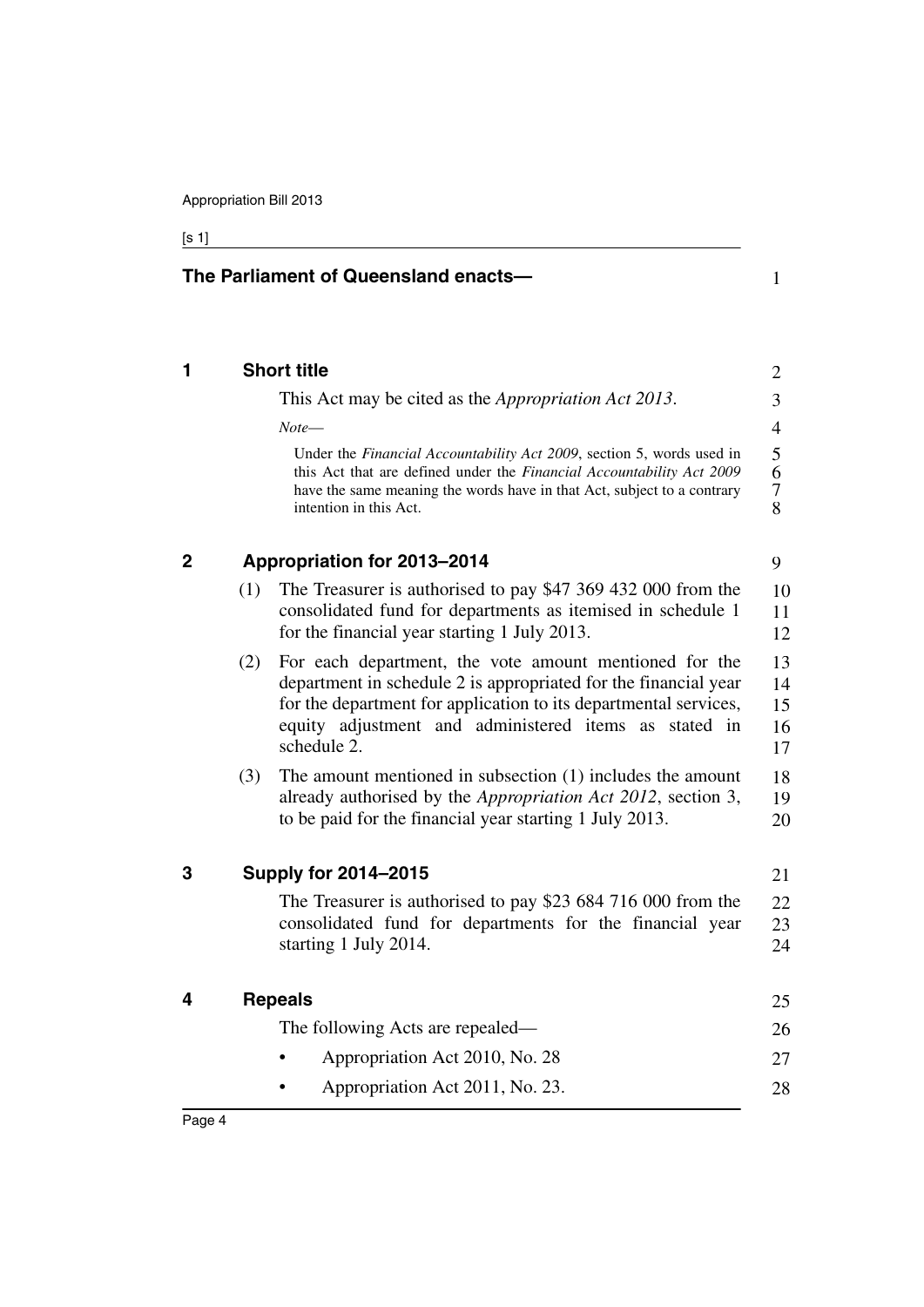## <span id="page-6-0"></span>**Schedule 1 Appropriation summary for 2013–2014**

#### section 2(1) 3

| <b>Department</b>                                                                                                    | 2012-2013<br>\$'000 | <b>Budget Est. Actual</b><br>2012-2013<br>\$'000 | <b>Vote</b><br>2013-2014<br>\$'000 |
|----------------------------------------------------------------------------------------------------------------------|---------------------|--------------------------------------------------|------------------------------------|
|                                                                                                                      |                     |                                                  |                                    |
| Department of Aboriginal and Torres Strait<br>Islander and Multicultural Affairs                                     | 56483               | 55 196                                           | 59 822                             |
| Department of Agriculture, Fisheries and<br>Forestry                                                                 | 284 532             | 278 410                                          | 258 721                            |
| Department of Communities, Child Safety<br>and Disability Services                                                   | 2 779 510           | 2 702 149                                        | 2826837                            |
| Department of Community Safety                                                                                       | 1 249 786           | 1 193 877                                        | 1 243 444                          |
| Department of Education, Training and<br>Employment                                                                  | 10 130 742          | 9851223                                          | 10 661 842                         |
| Department of Energy and Water Supply                                                                                | 870 071             | 782 102                                          | 746 517                            |
| Department of Environment and Heritage<br>Protection                                                                 | 183788              | 168 636                                          | 149 920                            |
| Department of Housing and Public Works                                                                               | 647 384             | 124 196                                          | 689 576                            |
| Department of Justice and<br>Attorney-General                                                                        | 798 022             | 754 119                                          | 810 305                            |
| Department of Local Government,<br>Community Recovery and Resilience<br>(formerly Department of Local<br>Government) | 448 461             | 1 355 244                                        | 4 536 792                          |
| Department of National Parks, Recreation,<br>Sport and Racing                                                        | 255 766             | 248 895                                          | 297 965                            |
| Department of Natural Resources and<br>Mines                                                                         | 394 805             | 431 292                                          | 327 350                            |
| Department of the Premier and Cabinet                                                                                | 154 010             | 150 050                                          | 130 221                            |
| Department of Science, Information<br>Technology, Innovation and the Arts                                            | 468 317             | 449 705                                          | 386 906                            |
| Department of State Development,<br>Infrastructure and Planning                                                      | 2 749 358           | 806 244                                          | 401 044                            |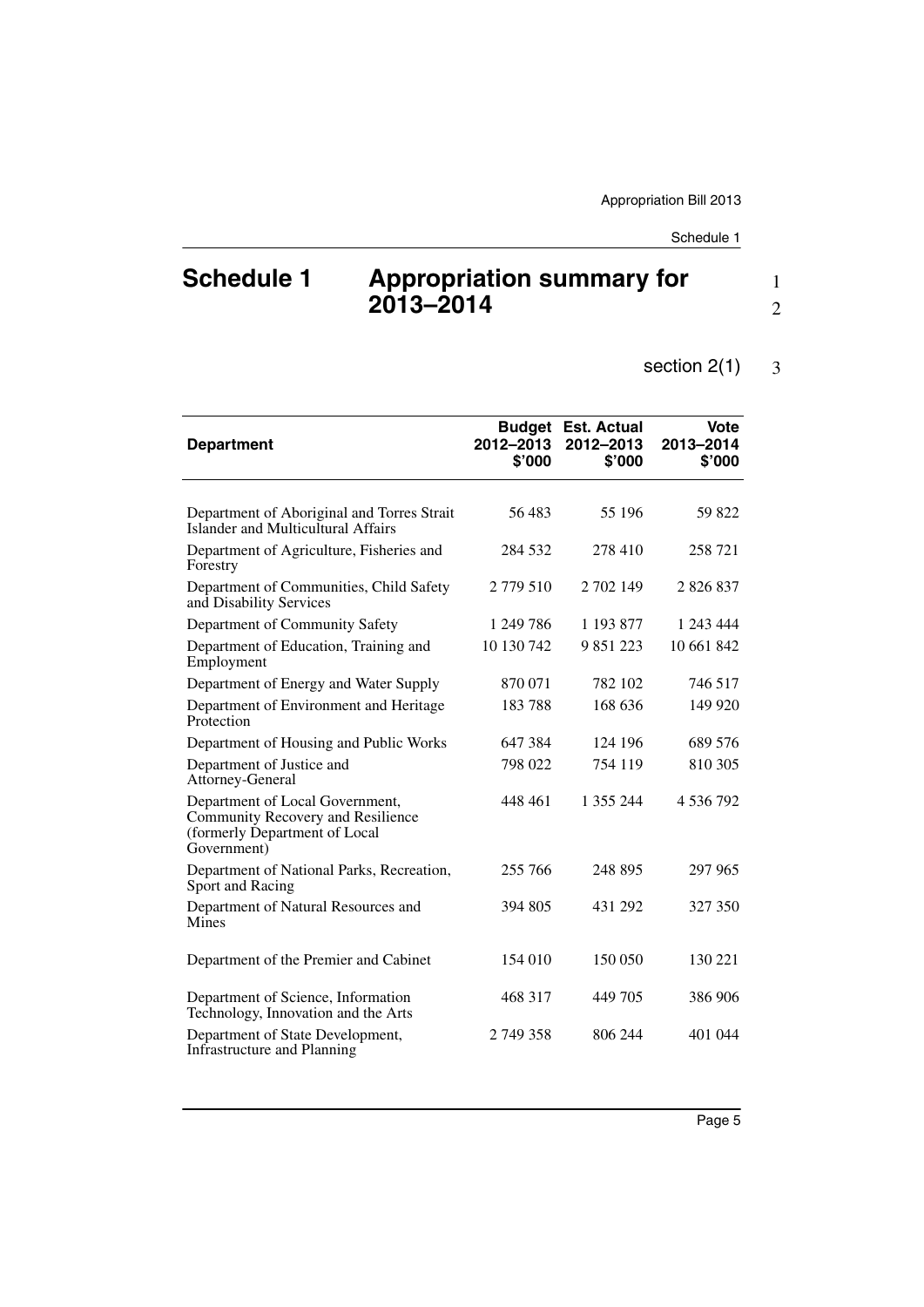| <b>Department</b>                                                                    | Budget<br>2012-2013<br>\$'000 | <b>Est. Actual</b><br>2012-2013<br>\$'000 | Vote<br>2013-2014<br>\$'000 |
|--------------------------------------------------------------------------------------|-------------------------------|-------------------------------------------|-----------------------------|
| Department of Tourism, Major Events,<br>Small Business and the Commonwealth<br>Games | 150 627                       | 135 398                                   | 208 464                     |
| Department of Transport and Main Roads                                               | 7 001 057                     | 6 360 128                                 | 5 791 607                   |
| Electoral Commission of Queensland                                                   | 57 093                        | 31 491                                    | 24 037                      |
| Office of the Governor                                                               | 5908                          | 5 7 9 0                                   | 5 8 7 2                     |
| Office of the Ombudsman                                                              | 7 2 5 3                       | 7 1 7 0                                   | 7634                        |
| <b>Public Service Commission</b>                                                     | 18 25 2                       | 23 073                                    | 26 667                      |
| <b>Oueensland Audit Office</b>                                                       | 6 600                         | 6415                                      | 6 5 5 8                     |
| <b>Oueensland Health</b>                                                             | 9 107 216                     | 8 7 8 7 3 4 7                             | 9 251 679                   |
| Queensland Police Service                                                            | 1923 512                      | 1894478                                   | 1 920 943                   |
| Queensland Treasury and Trade                                                        | 6 179 874                     | 6 473 705                                 | 6 598 709                   |
| TOTAL                                                                                | 45 928 427                    | 43 076 333                                | 47 369 432                  |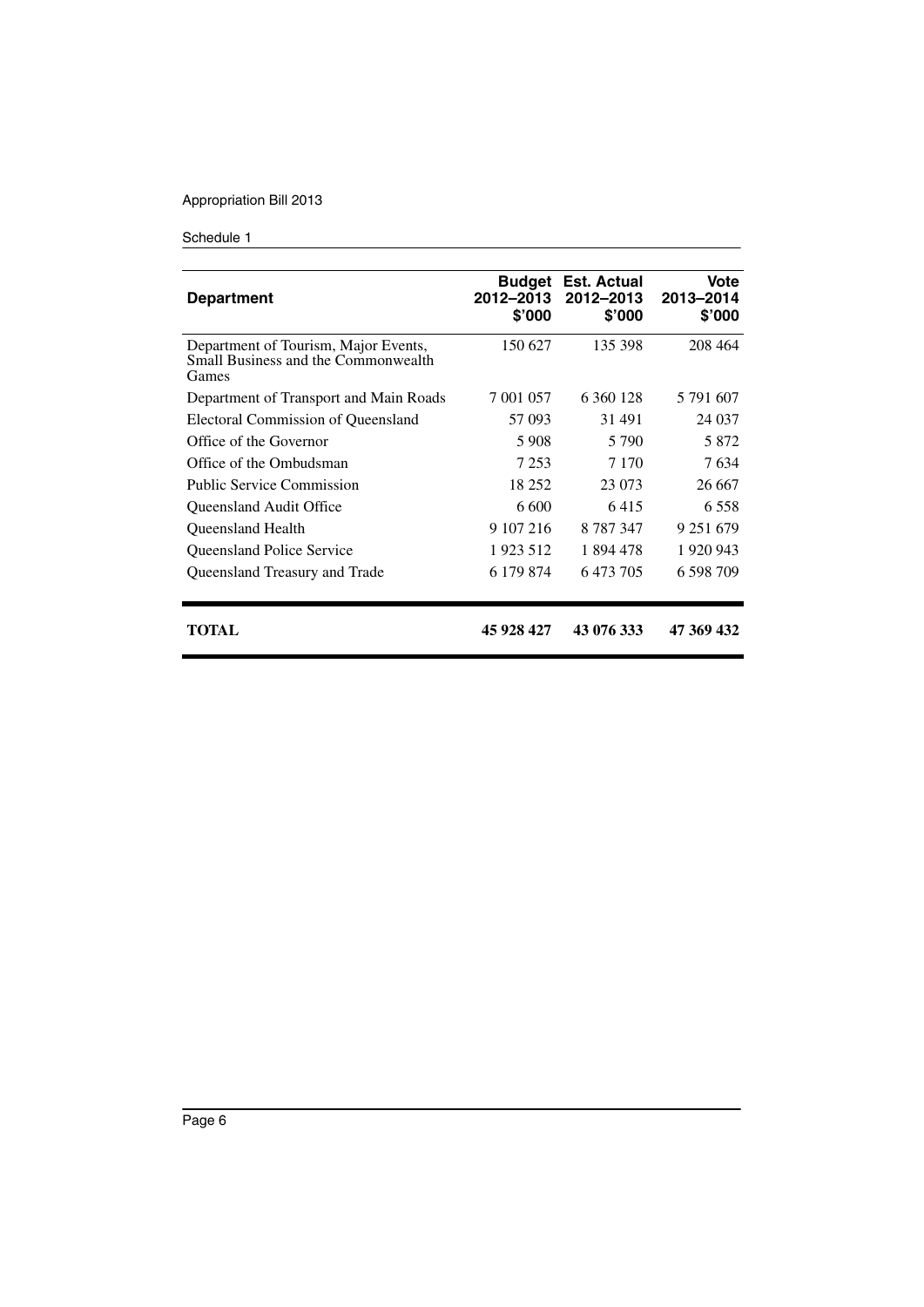1

## <span id="page-8-0"></span>**Schedule 2 Appropriation for 2013–2014**

#### section 2(2) 2

| <b>Department</b>                                                                                 | <b>Budget</b><br>2012-2013<br>\$'000 | <b>Est. Actual</b><br>2012-2013<br>\$'000 | <b>Vote</b><br>2013-2014<br>\$'000 |
|---------------------------------------------------------------------------------------------------|--------------------------------------|-------------------------------------------|------------------------------------|
| Department of Aboriginal and<br><b>Torres Strait Islander and</b><br><b>Multicultural Affairs</b> |                                      |                                           |                                    |
| Controlled items                                                                                  |                                      |                                           |                                    |
| departmental services                                                                             | 52 768                               | 48 276                                    | 54 222                             |
| equity adjustment                                                                                 |                                      |                                           |                                    |
| Administered items                                                                                | 3715                                 | 6920                                      | 5 600                              |
| <u>Vote</u>                                                                                       | 56 483                               | 55 196                                    | 59 822                             |
| <b>Department of Agriculture,</b><br><b>Fisheries and Forestry</b>                                |                                      |                                           |                                    |
| Controlled items                                                                                  |                                      |                                           |                                    |
| departmental services                                                                             | 287 774                              | 280 598                                   | 257 016                            |
| equity adjustment                                                                                 | (12325)                              | (12325)                                   | (7625)                             |
| Administered items                                                                                | 9083                                 | 10 137                                    | 9 3 3 0                            |
| <u>Vote</u>                                                                                       | 284 532                              | 278 410                                   | 258 721                            |
| <b>Department of Communities,</b><br><b>Child Safety and Disability</b><br><b>Services</b>        |                                      |                                           |                                    |
| Controlled items                                                                                  |                                      |                                           |                                    |
| departmental services                                                                             | 2 5 1 9 2 1 7                        | 2 469 696                                 | 2 5 6 5 8 9 2                      |
| equity adjustment                                                                                 | 11 252                               | (1241)                                    | 3 4 9 4                            |
| Administered items                                                                                | 249 041                              | 233 694                                   | 257451                             |
| <u>Vote</u>                                                                                       | 2779510                              | 2 702 149                                 | 2 8 2 6 8 3 7                      |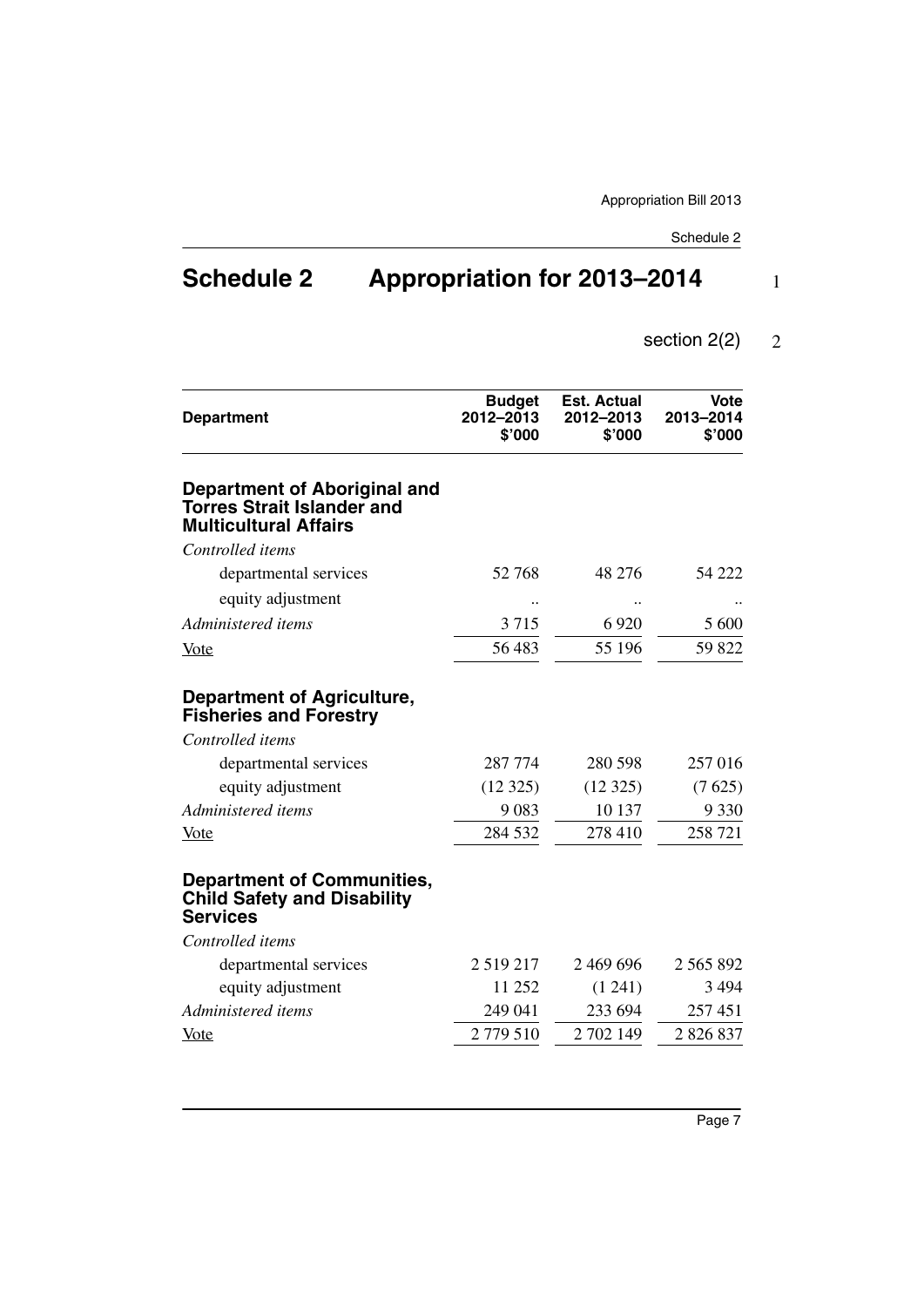| <b>Department</b>                                                 | <b>Budget</b><br>2012-2013<br>\$'000 | <b>Est. Actual</b><br>2012-2013<br>\$'000 | <b>Vote</b><br>2013-2014<br>\$'000 |
|-------------------------------------------------------------------|--------------------------------------|-------------------------------------------|------------------------------------|
| <b>Department of Community</b><br><b>Safety</b>                   |                                      |                                           |                                    |
| Controlled items                                                  |                                      |                                           |                                    |
| departmental services                                             | 1 291 107                            | 1 235 441                                 | 1 326 797                          |
| equity adjustment                                                 | (41321)                              | (41564)                                   | (83353)                            |
| Administered items                                                |                                      |                                           |                                    |
| <u>Vote</u>                                                       | 1 249 786                            | 1 193 877                                 | 1 243 444                          |
| <b>Department of Education,</b><br><b>Training and Employment</b> |                                      |                                           |                                    |
| Controlled items                                                  |                                      |                                           |                                    |
| departmental services                                             | 7 626 802                            | 7 358 596                                 | 7931608                            |
| equity adjustment                                                 | (107 222)                            | (38947)                                   | (9081)                             |
| Administered items                                                | 2 611 162                            | 2 5 3 1 5 7 4                             | 2739315                            |
| <u>Vote</u>                                                       | 10 130 742                           | 9 851 223                                 | 10 661 842                         |
| Department of Energy and<br><b>Water Supply</b>                   |                                      |                                           |                                    |
| Controlled items                                                  |                                      |                                           |                                    |
| departmental services                                             | 151 926                              | 78 166                                    | 103 473                            |
| equity adjustment                                                 | 500                                  |                                           |                                    |
| Administered items                                                | 717 645                              | 703 936                                   | 643 044                            |
| <b>Vote</b>                                                       | 870 071                              | 782 102                                   | 746 517                            |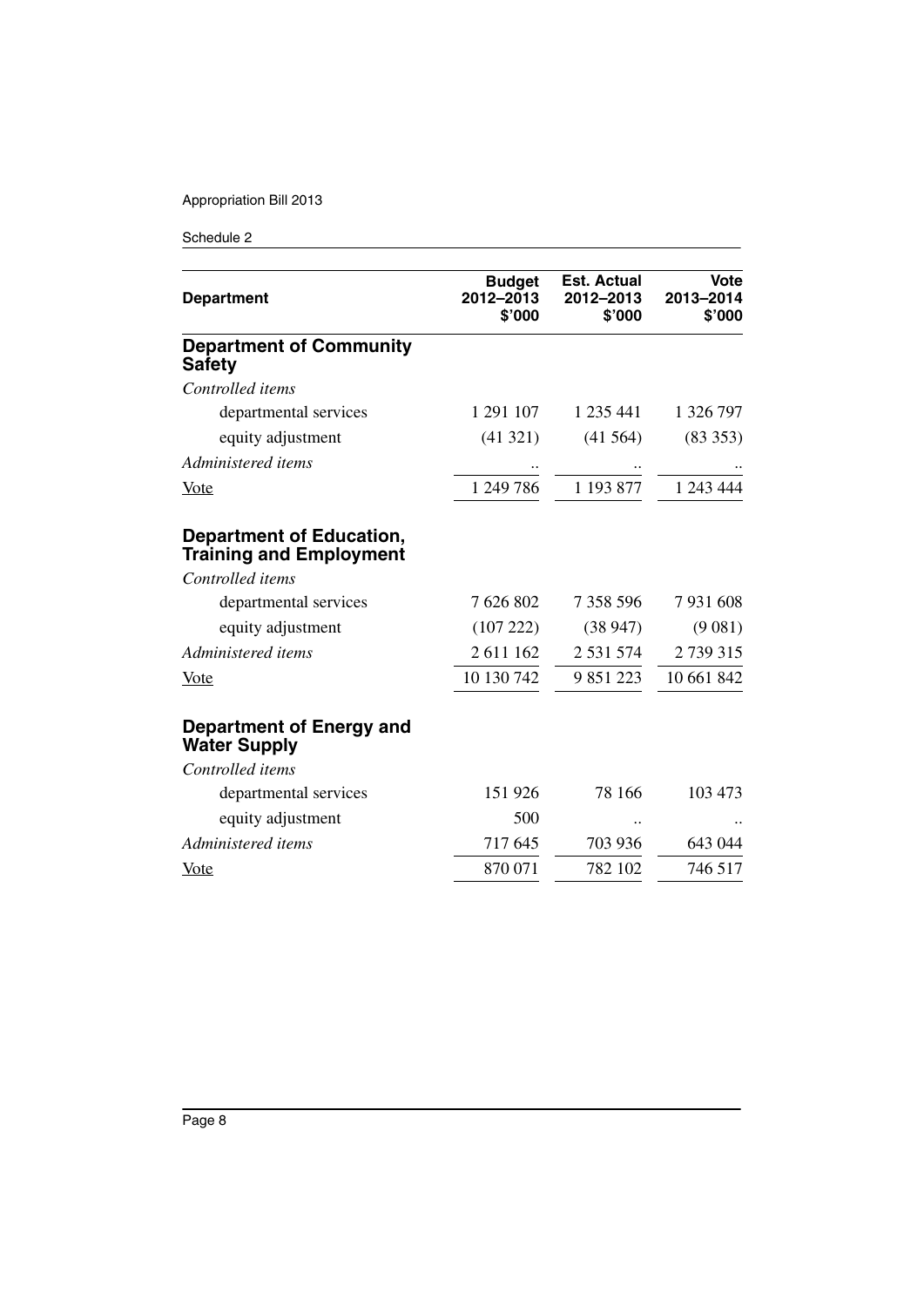| <b>Department</b>                                           | <b>Budget</b><br>2012-2013<br>\$'000 | <b>Est. Actual</b><br>2012-2013<br>\$'000 | <b>Vote</b><br>2013-2014<br>\$'000 |
|-------------------------------------------------------------|--------------------------------------|-------------------------------------------|------------------------------------|
| <b>Department of Environment</b><br>and Heritage Protection |                                      |                                           |                                    |
| Controlled items                                            |                                      |                                           |                                    |
| departmental services                                       | 186 676                              | 183 916                                   | 128 162                            |
| equity adjustment                                           | (2888)                               | (15280)                                   | 21758                              |
| Administered items                                          |                                      |                                           |                                    |
| <b>Vote</b>                                                 | 183788                               | 168 636                                   | 149 920                            |
| <b>Department of Housing and</b><br><b>Public Works</b>     |                                      |                                           |                                    |
| Controlled items                                            |                                      |                                           |                                    |
| departmental services                                       | 497 659                              | 448 046                                   | 513 086                            |
| equity adjustment                                           | 139 960                              | (373947)                                  | 167 920                            |
| Administered items                                          | 9765                                 | 50 097                                    | 8 5 7 0                            |
| <b>Vote</b>                                                 | 647 384                              | 124 196                                   | 689 576                            |
| <b>Department of Justice and</b><br><b>Attorney-General</b> |                                      |                                           |                                    |
| Controlled items                                            |                                      |                                           |                                    |
| departmental services                                       | 520 012                              | 526 166                                   | 537412                             |
| equity adjustment                                           | 38 918                               | (8468)                                    | (19671)                            |
| Administered items                                          | 239 092                              | 236 421                                   | 292 564                            |
| Vote                                                        | 798 022                              | 754 119                                   | 810 305                            |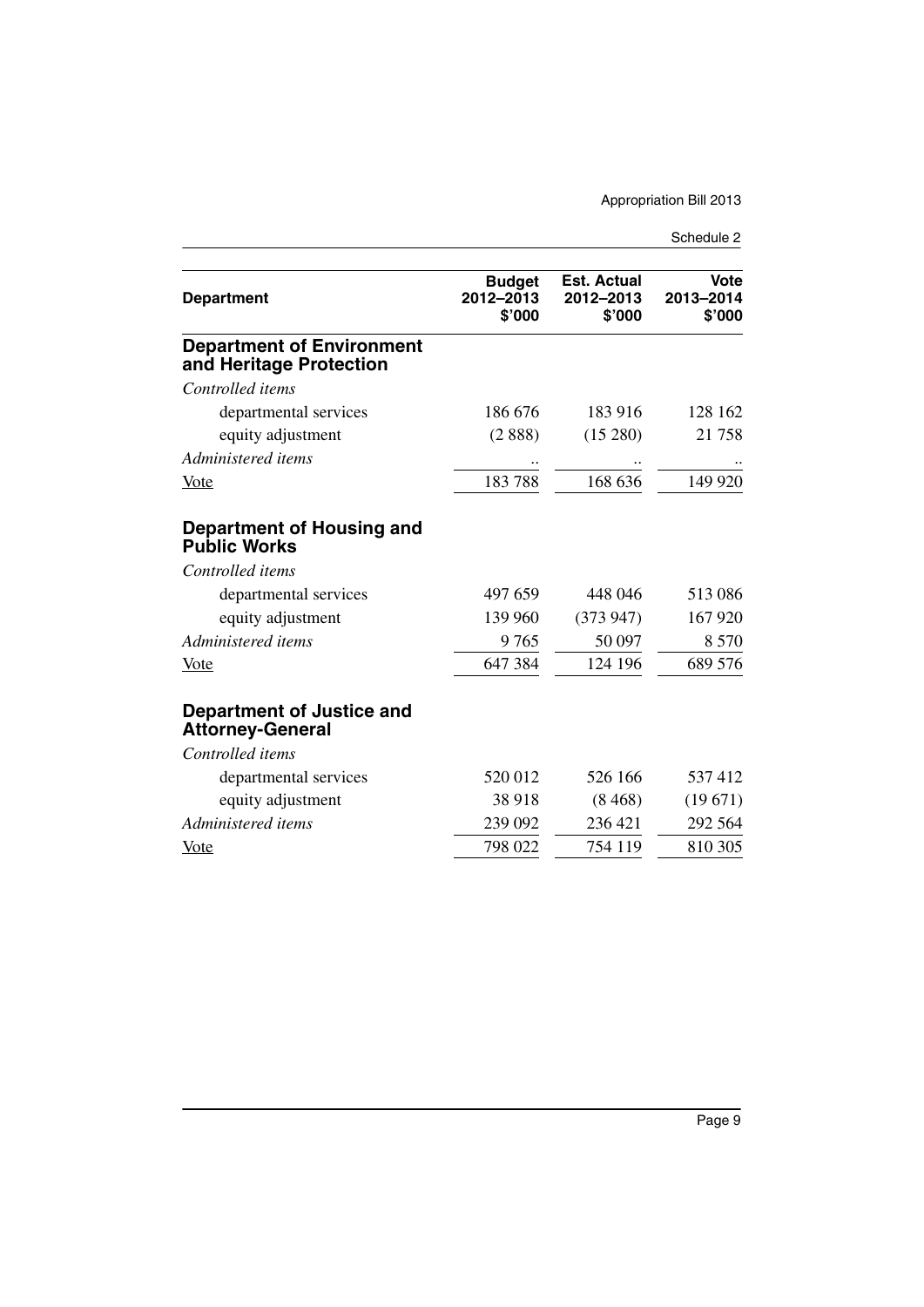| <b>Department</b>                                                                                                                            | <b>Budget</b><br>2012-2013<br>\$'000 | <b>Est. Actual</b><br>2012-2013<br>\$'000 | Vote<br>2013-2014<br>\$'000 |
|----------------------------------------------------------------------------------------------------------------------------------------------|--------------------------------------|-------------------------------------------|-----------------------------|
| <b>Department of Local</b><br><b>Government, Community</b><br><b>Recovery and Resilience</b><br>(formerly Department of Local<br>Government) |                                      |                                           |                             |
| Controlled items                                                                                                                             |                                      |                                           |                             |
| departmental services                                                                                                                        | 223 526                              | 156 586                                   | 176 348                     |
| equity adjustment                                                                                                                            | 27 301                               | 7 727                                     | 21 220                      |
| Administered items                                                                                                                           | 197 634                              | 1 190 931                                 | 4 339 224                   |
| <b>Vote</b>                                                                                                                                  | 448 461                              | 1 355 244                                 | 4 536 792                   |
| <b>Department of National Parks,</b><br><b>Recreation, Sport and Racing</b>                                                                  |                                      |                                           |                             |
| Controlled items                                                                                                                             |                                      |                                           |                             |
| departmental services                                                                                                                        | 275 955                              | 270 532                                   | 310 887                     |
| equity adjustment                                                                                                                            | (41670)                              | (42455)                                   | (39688)                     |
| Administered items                                                                                                                           | 21 481                               | 20818                                     | 26 76 6                     |
| <u>Vote</u>                                                                                                                                  | 255 766                              | 248 895                                   | 297 965                     |
| <b>Department of Natural</b><br><b>Resources and Mines</b>                                                                                   |                                      |                                           |                             |
| Controlled items                                                                                                                             |                                      |                                           |                             |
| departmental services                                                                                                                        | 383 885                              | 417 194                                   | 320 693                     |
| equity adjustment                                                                                                                            | 7472                                 | 4 0 23                                    | 3 3 9 3                     |
| Administered items                                                                                                                           | 3 4 4 8                              | 10 075                                    | 3 2 6 4                     |
| <u>Vote</u>                                                                                                                                  | 394 805                              | 431 292                                   | 327 350                     |
| Department of the Premier and<br><b>Cabinet</b>                                                                                              |                                      |                                           |                             |
| Controlled items                                                                                                                             |                                      |                                           |                             |
| departmental services                                                                                                                        | 107 777                              | 104 661                                   | 84798                       |
| equity adjustment                                                                                                                            | (443)                                | 136                                       |                             |
| Administered items                                                                                                                           | 46 676                               | 45 253                                    | 45 423                      |
| <b>Vote</b>                                                                                                                                  | 154 010                              | 150 050                                   | 130 221                     |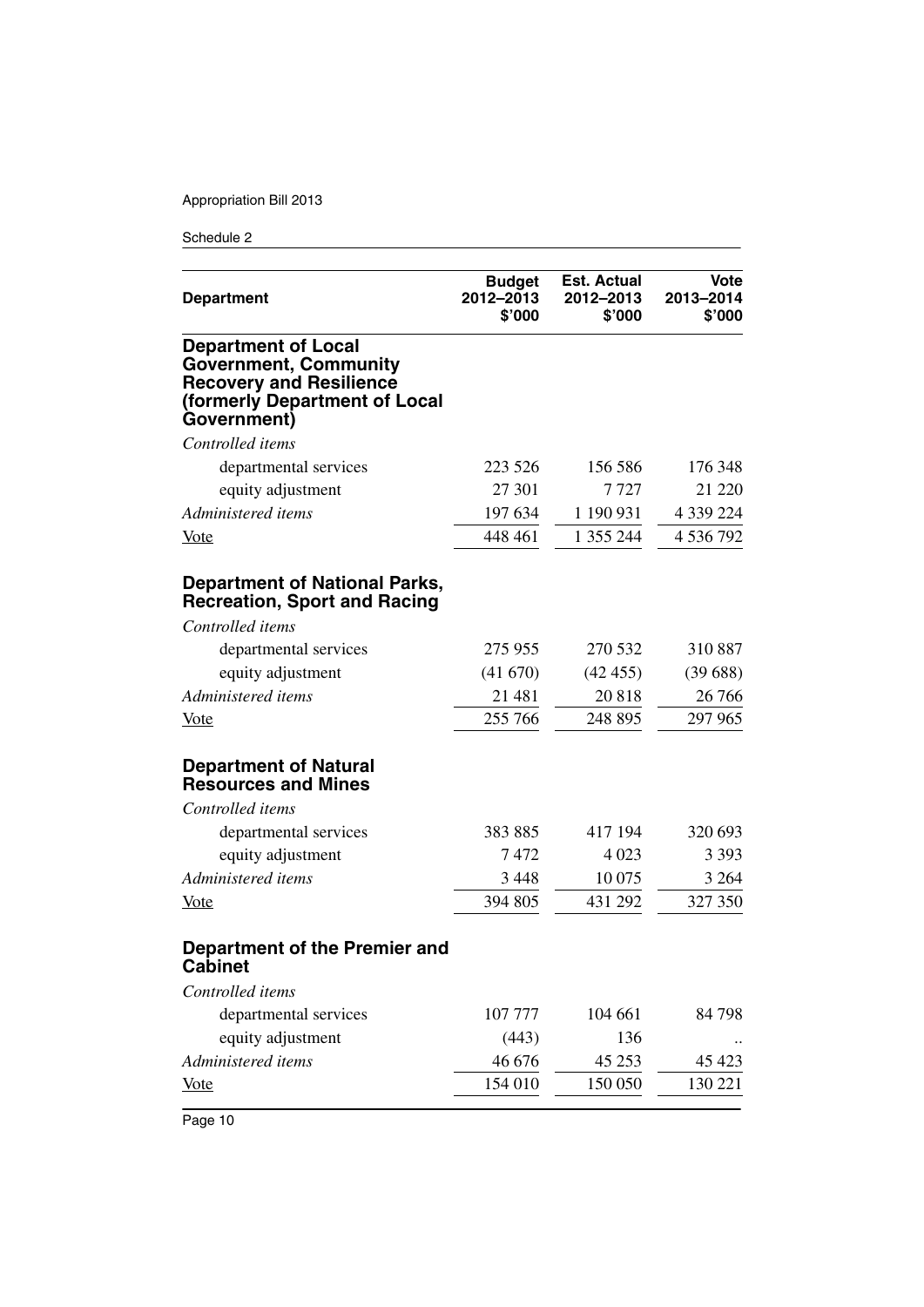| <b>Department</b>                                                                                                                                  | <b>Budget</b><br>2012-2013<br>\$'000 | <b>Est. Actual</b><br>2012-2013<br>\$'000 | <b>Vote</b><br>2013-2014<br>\$'000 |
|----------------------------------------------------------------------------------------------------------------------------------------------------|--------------------------------------|-------------------------------------------|------------------------------------|
| <b>Department of Science,</b><br><b>Information Technology,</b><br><b>Innovation and the Arts</b>                                                  |                                      |                                           |                                    |
| Controlled items                                                                                                                                   |                                      |                                           |                                    |
| departmental services                                                                                                                              | 382 639                              | 357 686                                   | 277 881                            |
| equity adjustment                                                                                                                                  | (67740)                              | (77034)                                   | (43 491)                           |
| Administered items                                                                                                                                 | 153 418                              | 169 053                                   | 152 516                            |
| <u>Vote</u>                                                                                                                                        | 468 317                              | 449 705                                   | 386 906                            |
| <b>Department of State</b><br><b>Development, Infrastructure</b><br>and Planning<br>Controlled items<br>departmental services<br>equity adjustment | 358 734<br>200                       | 199 512<br>(7607)                         | 289 140<br>101 879                 |
| Administered items                                                                                                                                 | 2 390 424                            | 614 339                                   | 10 025                             |
| Vote                                                                                                                                               | 2749358                              | 806 244                                   | 401 044                            |
| <b>Department of Tourism, Major</b><br><b>Events, Small Business and</b><br>the Commonwealth Games                                                 |                                      |                                           |                                    |
| Controlled items                                                                                                                                   |                                      |                                           |                                    |
| departmental services                                                                                                                              | 47 639                               | 47440                                     | 99 992                             |
| equity adjustment                                                                                                                                  | 473                                  |                                           |                                    |
| Administered items                                                                                                                                 | 102 515                              | 87958                                     | 108 472                            |
| <b>Vote</b>                                                                                                                                        | 150 627                              | 135 398                                   | 208 464                            |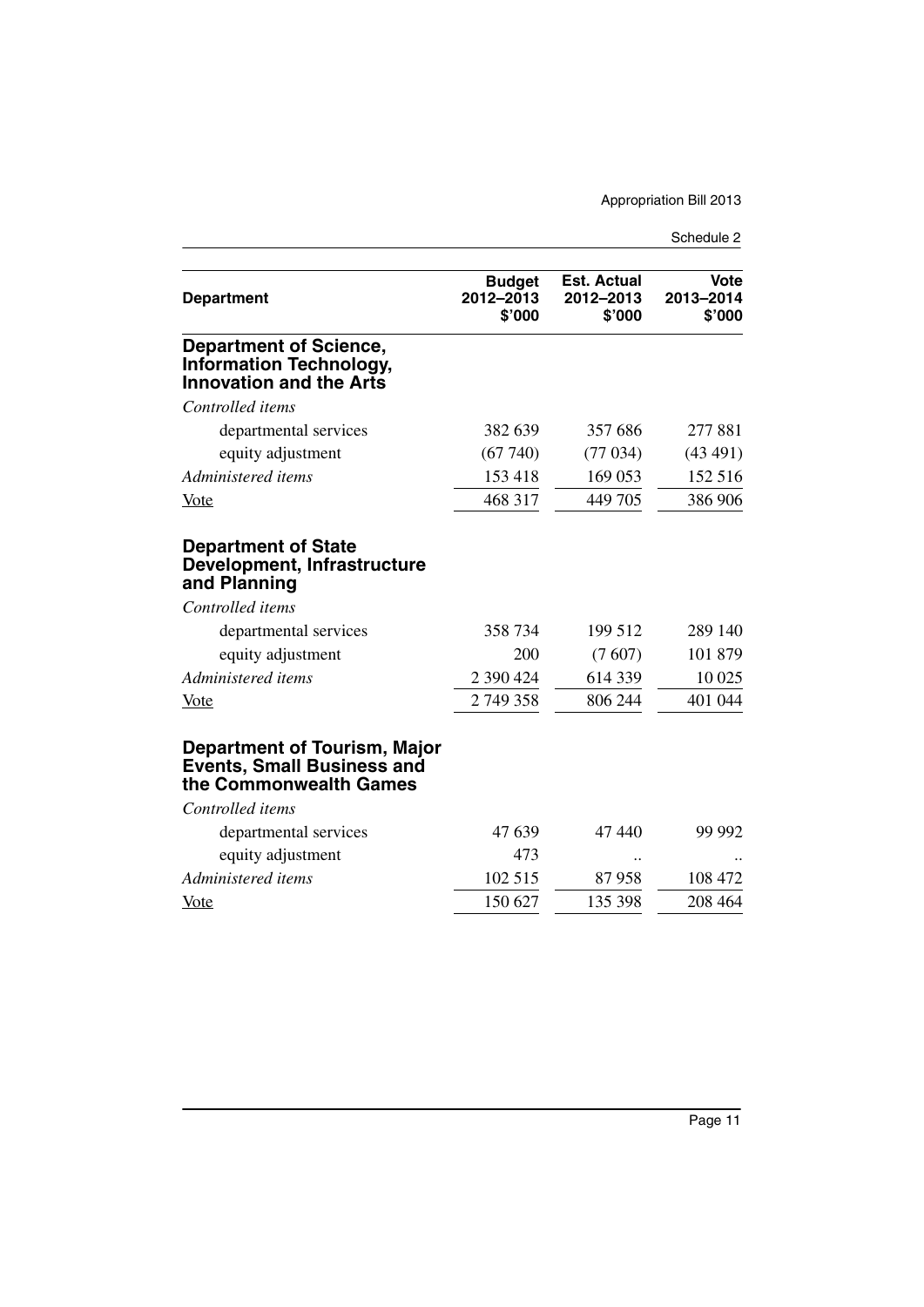| <b>Department</b>                                       | <b>Budget</b><br>2012-2013<br>\$'000 | <b>Est. Actual</b><br>2012-2013<br>\$'000 | Vote<br>2013-2014<br>\$'000 |
|---------------------------------------------------------|--------------------------------------|-------------------------------------------|-----------------------------|
| <b>Department of Transport and</b><br><b>Main Roads</b> |                                      |                                           |                             |
| Controlled items                                        |                                      |                                           |                             |
| departmental services                                   | 3 509 579                            | 4 290 589                                 | 4 571 990                   |
| equity adjustment                                       | 2 007 707                            | 1 462 906                                 | 1 141 580                   |
| Administered items                                      | 1 483 771                            | 606 633                                   | 78 037                      |
| Vote                                                    | 7 001 057                            | 6 360 128                                 | 5 791 607                   |
| <b>Electoral Commission of</b><br>Queensland            |                                      |                                           |                             |
| Controlled items                                        |                                      |                                           |                             |
| departmental services                                   | 55 270                               | 31 068                                    | 22 703                      |
| equity adjustment                                       | 1823                                 | 423                                       | 1 3 3 4                     |
| Administered items                                      |                                      |                                           |                             |
| Vote                                                    | 57 093                               | 31 491                                    | 24 037                      |
| <b>Office of the Governor</b>                           |                                      |                                           |                             |
| Controlled items                                        |                                      |                                           |                             |
| departmental services                                   | 5983                                 | 5780                                      | 5925                        |
| equity adjustment                                       | (75)                                 | 10                                        | (53)                        |
| Administered items                                      |                                      |                                           |                             |
| <b>Vote</b>                                             | 5 9 0 8                              | 5 7 9 0                                   | 5 8 7 2                     |
| <b>Office of the Ombudsman</b>                          |                                      |                                           |                             |
| Controlled items                                        |                                      |                                           |                             |
| departmental services                                   | 7 2 5 3                              | 7 1 7 0                                   | 7634                        |
| equity adjustment                                       |                                      |                                           |                             |
| Administered items                                      |                                      |                                           |                             |
| <b>Vote</b>                                             | 7 2 5 3                              | 7 1 7 0                                   | 7634                        |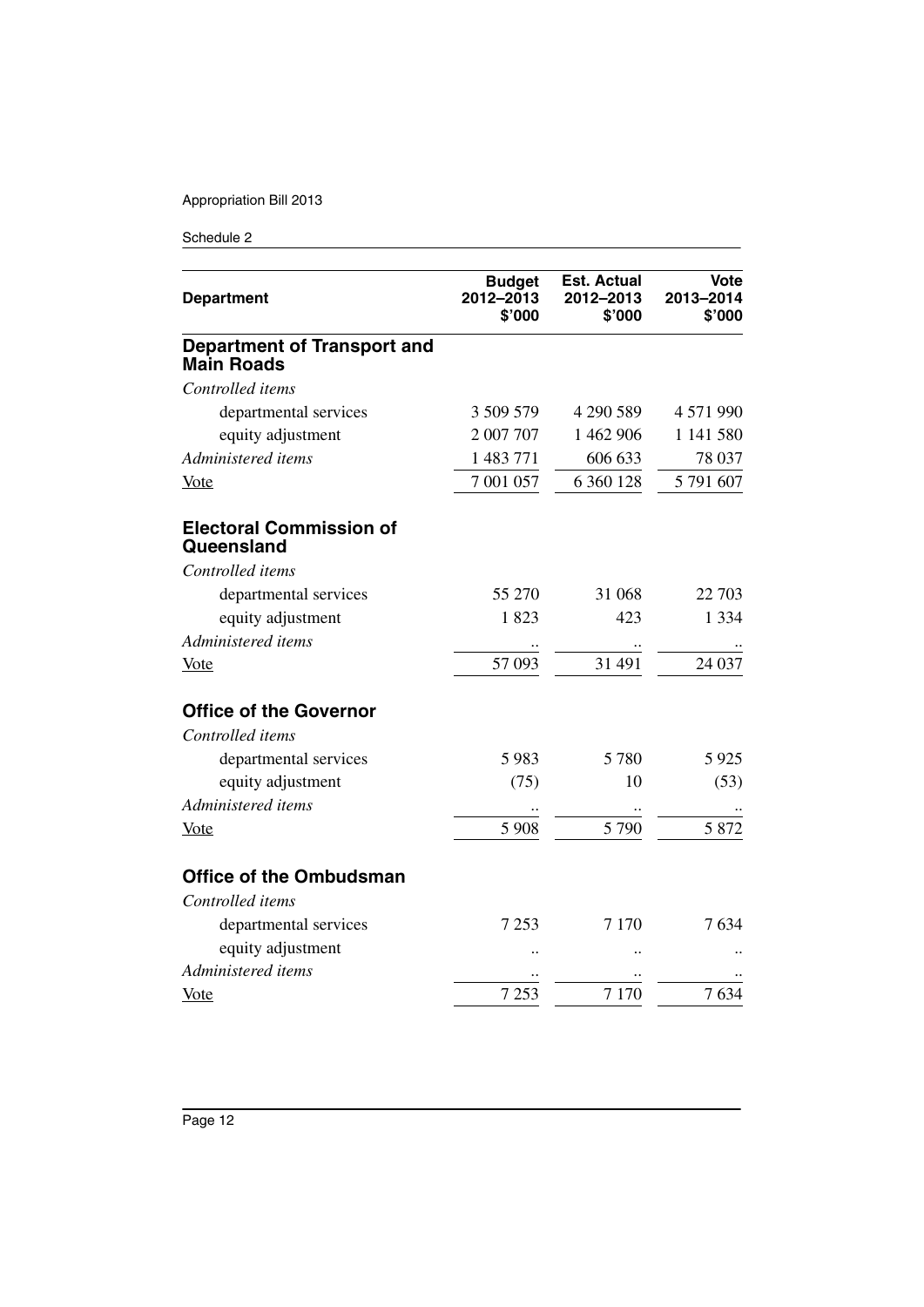| <b>Department</b>                | <b>Budget</b><br>2012-2013<br>\$'000 | <b>Est. Actual</b><br>2012-2013<br>\$'000 | Vote<br>2013-2014<br>\$'000 |
|----------------------------------|--------------------------------------|-------------------------------------------|-----------------------------|
| <b>Public Service Commission</b> |                                      |                                           |                             |
| Controlled items                 |                                      |                                           |                             |
| departmental services            | 18 25 2                              | 23 073                                    | 26 667                      |
| equity adjustment                |                                      |                                           |                             |
| Administered items               |                                      |                                           |                             |
| Vote                             | 18 25 2                              | 23 073                                    | 26 667                      |
| <b>Queensland Audit Office</b>   |                                      |                                           |                             |
| Controlled items                 |                                      |                                           |                             |
| departmental services            | 6 600                                | 6415                                      | 6558                        |
| equity adjustment                |                                      |                                           |                             |
| Administered items               |                                      |                                           |                             |
| <u>Vote</u>                      | 6 600                                | 6415                                      | 6558                        |
| <b>Queensland Health</b>         |                                      |                                           |                             |
| Controlled items                 |                                      |                                           |                             |
| departmental services            | 7725314                              | 7720864                                   | 8 109 547                   |
| equity adjustment                | 1 354 981                            | 1 040 722                                 | 1 109 633                   |
| Administered items               | 26 9 21                              | 25 761                                    | 32 499                      |
| <u>Vote</u>                      | 9 107 216                            | 8787347                                   | 9 251 679                   |
| <b>Queensland Police Service</b> |                                      |                                           |                             |
| Controlled items                 |                                      |                                           |                             |
| departmental services            | 1918782                              | 1 896 246                                 | 1 923 604                   |
| equity adjustment                | 4 0 29                               | (2471)                                    | (3369)                      |
| Administered items               | 701                                  | 703                                       | 708                         |
| <u>Vote</u>                      | 1923 512                             | 1894478                                   | 1 920 943                   |